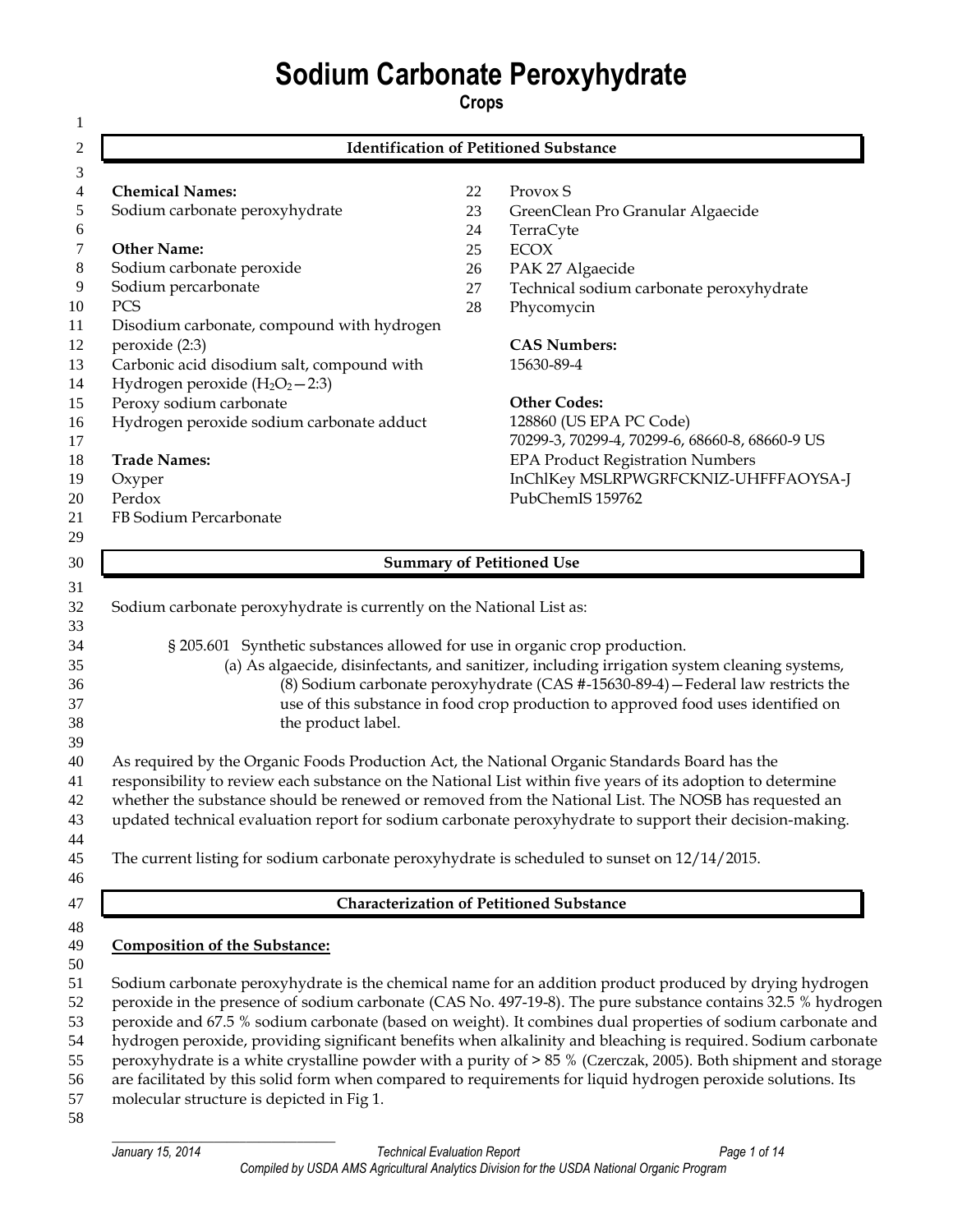#### **Source or Origin of the Substance:**

Hydrogen peroxide is a natural photochemical product formed in waters under sunlight (Drabkova, 2007).

Hydrogen peroxide is also available as a synthetic product manufactured internationally by a number of

companies using the Riedl-Pfleiderer or anthraquinone process. This process was formalized in 1936 and

patented in 1939, and involves the autoxidation of a 2-alkyl anthrahydroquinone (or 2-alkyl-9,10-

 dihydroxyanthracene) to the corresponding 2-alkyl anthraquinone (Campos-Martin et al., 2006; Riedl and 



67<br>68

Fig. 1 Molecular Structure of Sodium Carbonate Peroxyhydrate

Pfleiderer, 1936). Sodium carbonate or soda ash is found naturally in plants; however, it has been produced

synthetically with various alkaline salts and limestone by multiple chemical processes (Keifer, D., 2002).

Sodium carbonate peroxyhydrate is also manufactured at a number of production sites throughout the

world, but mostly by two large international chemical companies, Solvay Chemicals and OCI Chemicals. It

is marketed under a number of different trade names, e.g. OxiClean, TerraCyte, PAK 27, GreenClean and

Oxypers. OxiClean is a well-known product used in the laundry industry for stain removal.

#### 

# **Properties of the Substance:**

 Sodium carbonate peroxyhydrate is a white granular, crystalline powder. It is an oxidizing agent containing an equivalent available peroxygen content of ca. 28% hydrogen peroxide, combined with sodium carbonate as a

source of alkalinity. Sodium carbonate peroxyhydrate rapidly dissolves in water and dissociates into hydrogen

peroxide and sodium carbonate. It decomposes to leave only water, oxygen, and soda ash (Czerczak, 2005;

Solvay, 2013b; Solvay, S.A., 2002). The chemical identity and several physical/chemical properties are

summarized in Table 1.

| Table 1. Properties             |                             |
|---------------------------------|-----------------------------|
| Chemical Formula                | $2Na_2CO_3·3H_2O_2$         |
| Molecular Weight                | 314.06                      |
| Available Oxygen                | min. 13 %                   |
| <b>Bulk Density</b>             | 900 -1200 kg/m <sup>3</sup> |
| Mean Diameter (grade dependent) | $300 - 900 \mu m$           |
| Solubility at 20°C              | ca. $150 g/l$               |
| Solubility at 30°C              | ca. 175 g/l                 |
| $pH (1.5\%$ solution)           | $10.4 - 10.6$               |

# **Specific Uses of the Substance:**

For applications where the use of liquid hydrogen peroxide is impractical, sodium carbonate

peroxyhydrate provides the same oxidative/reductive action of hydrogen peroxide in a solid form making

it an easy to use source of hydrogen peroxide for environmental control (Solvay, 2013b). Upon contact with

water sodium carbonate peroxyhydrate breaks down into sodium carbonate and hydrogen peroxide.

Hydrogen peroxide acts as both a chemical oxidant and reducing agent, as a supplier of molecular oxygen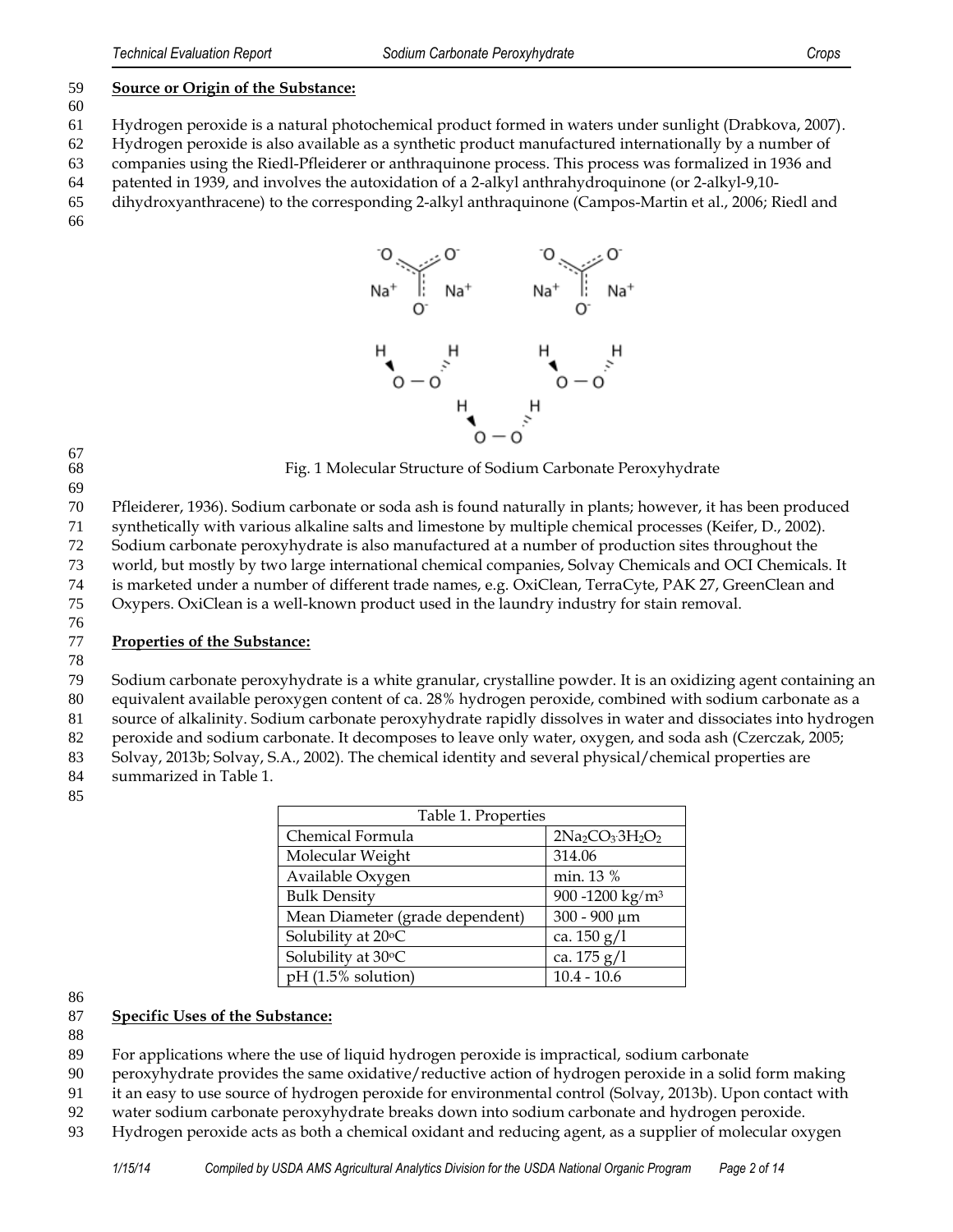| can be coated with sodium silicate (CAS No. 1344-09-8) at a concentration of 1.5% (Solvay Chemicals, 2013).<br>Other chemicals may be present as contaminants. Inert chemical may be added to stabilize this product for<br>specific purposes such as its use in detergents and cleaning products including sodium chloride, sodium sulfate,<br>magnesium sulfate, lithium sulfate, sodium hexametaphosphate and borate (Solvay, 2002). According to the<br>EPA, disclosure of these inert substances in pesticides is not required. Combinations of product are generally not<br>recommended by the manufacturers. Combinations should be evaluated for safety and effectiveness prior to use. |
|-------------------------------------------------------------------------------------------------------------------------------------------------------------------------------------------------------------------------------------------------------------------------------------------------------------------------------------------------------------------------------------------------------------------------------------------------------------------------------------------------------------------------------------------------------------------------------------------------------------------------------------------------------------------------------------------------|
|                                                                                                                                                                                                                                                                                                                                                                                                                                                                                                                                                                                                                                                                                                 |
|                                                                                                                                                                                                                                                                                                                                                                                                                                                                                                                                                                                                                                                                                                 |
|                                                                                                                                                                                                                                                                                                                                                                                                                                                                                                                                                                                                                                                                                                 |
|                                                                                                                                                                                                                                                                                                                                                                                                                                                                                                                                                                                                                                                                                                 |
|                                                                                                                                                                                                                                                                                                                                                                                                                                                                                                                                                                                                                                                                                                 |
|                                                                                                                                                                                                                                                                                                                                                                                                                                                                                                                                                                                                                                                                                                 |
|                                                                                                                                                                                                                                                                                                                                                                                                                                                                                                                                                                                                                                                                                                 |
| Most preparations of sodium carbonate peroxyhydrate are prepared with additional sodium carbonate (13%) and                                                                                                                                                                                                                                                                                                                                                                                                                                                                                                                                                                                     |
|                                                                                                                                                                                                                                                                                                                                                                                                                                                                                                                                                                                                                                                                                                 |
| <b>Combinations of the Substance:</b>                                                                                                                                                                                                                                                                                                                                                                                                                                                                                                                                                                                                                                                           |
|                                                                                                                                                                                                                                                                                                                                                                                                                                                                                                                                                                                                                                                                                                 |
| process. Oxygen radicals also react with other fatty acids, nucleic acids, and proteins in a similar manner.                                                                                                                                                                                                                                                                                                                                                                                                                                                                                                                                                                                    |
| acids in cell membrane phospholipids, sequentially damaging them and killing the cell in a chain reaction                                                                                                                                                                                                                                                                                                                                                                                                                                                                                                                                                                                       |
| nucleic acids (MEDP, 2005). For example in lipid peroxidation, oxygen radicals react with unsaturated fatty                                                                                                                                                                                                                                                                                                                                                                                                                                                                                                                                                                                     |
| highly reactive and have the ability to damage cellular macromolecules including lipids, proteins and                                                                                                                                                                                                                                                                                                                                                                                                                                                                                                                                                                                           |
| species or free radical characterized by the production of unpaired valence electrons. Oxygen radicals are                                                                                                                                                                                                                                                                                                                                                                                                                                                                                                                                                                                      |
| shock sensitivity serving as a source of H <sub>2</sub> O <sub>2</sub> in solution. Hydrogen peroxide produces a reactive oxygen                                                                                                                                                                                                                                                                                                                                                                                                                                                                                                                                                                |
| Sodium carbonate peroxyhydrate is a solid peroxygen compound with excellent storage stability and no                                                                                                                                                                                                                                                                                                                                                                                                                                                                                                                                                                                            |
|                                                                                                                                                                                                                                                                                                                                                                                                                                                                                                                                                                                                                                                                                                 |
| <b>Action of the Substance:</b>                                                                                                                                                                                                                                                                                                                                                                                                                                                                                                                                                                                                                                                                 |
|                                                                                                                                                                                                                                                                                                                                                                                                                                                                                                                                                                                                                                                                                                 |
| rice/wild rice fields and paddies is consistent with EPA approved label instructions.                                                                                                                                                                                                                                                                                                                                                                                                                                                                                                                                                                                                           |
| endeavored by NOP and recent label update provide additional evidence that use of this product in                                                                                                                                                                                                                                                                                                                                                                                                                                                                                                                                                                                               |
|                                                                                                                                                                                                                                                                                                                                                                                                                                                                                                                                                                                                                                                                                                 |
| impounded water and waste water, and aquaculture (EPA, 2004, 2005, 2006, 2012). Both the consultation                                                                                                                                                                                                                                                                                                                                                                                                                                                                                                                                                                                           |
| conveyance ditches, canals, laterals, estuaries, bayous, lagoons, water gardens and water features,                                                                                                                                                                                                                                                                                                                                                                                                                                                                                                                                                                                             |
| its use for control of blue-green algae in lakes, ponds, drinking water reservoirs, irrigation, drainage and                                                                                                                                                                                                                                                                                                                                                                                                                                                                                                                                                                                    |
| peroxyhydrate. Recently, the product label for sodium carbonate peroxyhydrate was updated and directed                                                                                                                                                                                                                                                                                                                                                                                                                                                                                                                                                                                          |
| uses that are identified on the EPA approved product labels for algaecides containing sodium carbonate                                                                                                                                                                                                                                                                                                                                                                                                                                                                                                                                                                                          |
| restriction requiring applications in organic food crop production to be consistent with the approved food                                                                                                                                                                                                                                                                                                                                                                                                                                                                                                                                                                                      |
| rule also described consultations between NOP and EPA leading to EPA's explanation and NOP's                                                                                                                                                                                                                                                                                                                                                                                                                                                                                                                                                                                                    |
| terrestrial landscapes, as well as commercial greenhouses, nurseries and garden centers (NOP, 2009). The                                                                                                                                                                                                                                                                                                                                                                                                                                                                                                                                                                                        |
| peroxyhydrate for applications in aquaculture, rice/wild rice fields and paddies, turf grasses,                                                                                                                                                                                                                                                                                                                                                                                                                                                                                                                                                                                                 |
| registered products containing the technical grade of the active ingredient sodium carbonate                                                                                                                                                                                                                                                                                                                                                                                                                                                                                                                                                                                                    |
| recommendation to add sodium carbonate peroxyhydrate to the National List stated the EPA had                                                                                                                                                                                                                                                                                                                                                                                                                                                                                                                                                                                                    |
| The proposed rule by the USDA National Organic Program, published June 3, 2009 accepting NOSB's                                                                                                                                                                                                                                                                                                                                                                                                                                                                                                                                                                                                 |
|                                                                                                                                                                                                                                                                                                                                                                                                                                                                                                                                                                                                                                                                                                 |
|                                                                                                                                                                                                                                                                                                                                                                                                                                                                                                                                                                                                                                                                                                 |
| $2002c$ ).                                                                                                                                                                                                                                                                                                                                                                                                                                                                                                                                                                                                                                                                                      |
| applied by a lawn spreader or other application method to ensure uniform coverage (EPA, 2002a, 2002b,                                                                                                                                                                                                                                                                                                                                                                                                                                                                                                                                                                                           |
| liverworts, slime molds and their spores. There was no food use authorized. The granular product is                                                                                                                                                                                                                                                                                                                                                                                                                                                                                                                                                                                             |
| commercial greenhouses, garden centers, nurseries and storage areas. Target pests included algae, moss,                                                                                                                                                                                                                                                                                                                                                                                                                                                                                                                                                                                         |
| sodium carbonate peroxyhydrate include ornamental plants, turf grasses, terrestrial landscapes,                                                                                                                                                                                                                                                                                                                                                                                                                                                                                                                                                                                                 |
| In its primary registration by the US Environmental Protection Agency (EPA) as a biopesticide, use sites for                                                                                                                                                                                                                                                                                                                                                                                                                                                                                                                                                                                    |
|                                                                                                                                                                                                                                                                                                                                                                                                                                                                                                                                                                                                                                                                                                 |
| <b>Approved Legal Uses of the Substance:</b>                                                                                                                                                                                                                                                                                                                                                                                                                                                                                                                                                                                                                                                    |
| multipurpose cleaning or for denture cleansing (Solvay, S.A., 2002).                                                                                                                                                                                                                                                                                                                                                                                                                                                                                                                                                                                                                            |
| laundry additive. Sodium carbonate peroxyhydrate may also be used in products for drain cleaning,                                                                                                                                                                                                                                                                                                                                                                                                                                                                                                                                                                                               |
| additives and machine dishwashing products. The pure product is also available for consumers as a                                                                                                                                                                                                                                                                                                                                                                                                                                                                                                                                                                                               |
| Sodium carbonate peroxyhydrate is also used as a bleaching chemical in laundry detergents, laundry                                                                                                                                                                                                                                                                                                                                                                                                                                                                                                                                                                                              |
|                                                                                                                                                                                                                                                                                                                                                                                                                                                                                                                                                                                                                                                                                                 |
| liverworts.                                                                                                                                                                                                                                                                                                                                                                                                                                                                                                                                                                                                                                                                                     |
| and acts to inhibit undesirable microbial growth including algae, bacteria, mosses, molds, slime molds and                                                                                                                                                                                                                                                                                                                                                                                                                                                                                                                                                                                      |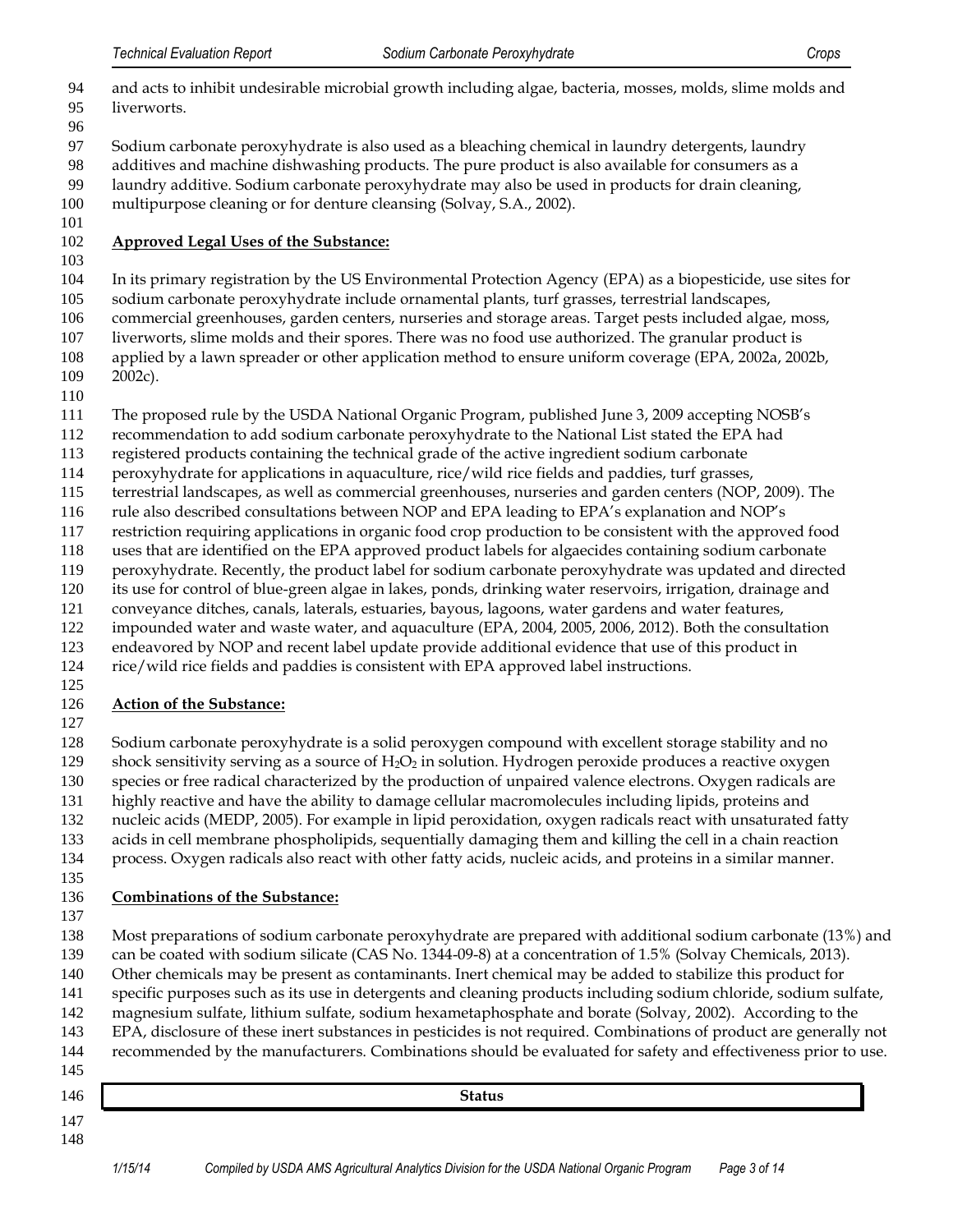| 149                                           | <b>Historic Use:</b>                                                                                                                                                                                                                                                                                                                                                                                                                                                                                                                                                 |
|-----------------------------------------------|----------------------------------------------------------------------------------------------------------------------------------------------------------------------------------------------------------------------------------------------------------------------------------------------------------------------------------------------------------------------------------------------------------------------------------------------------------------------------------------------------------------------------------------------------------------------|
| 150                                           |                                                                                                                                                                                                                                                                                                                                                                                                                                                                                                                                                                      |
| 151<br>152                                    | Sodium carbonate peroxyhydrate has been used in organic production as an algaecide, sanitizer and<br>disinfectant since its addition to the National List in 2010. There are no food uses for this product.                                                                                                                                                                                                                                                                                                                                                          |
| 153<br>154                                    | Organic Foods Production Act, USDA Final Rule:                                                                                                                                                                                                                                                                                                                                                                                                                                                                                                                       |
| 155<br>156<br>157                             | Sodium carbonate peroxyhydrate is currently on the National List as:                                                                                                                                                                                                                                                                                                                                                                                                                                                                                                 |
| 158<br>159<br>160<br>161<br>162<br>163        | § 205.601 Synthetic substances allowed for use in organic crop production.<br>(a) As algaecide, disinfectants, and sanitizer, including irrigation system cleaning systems,<br>(8) Sodium carbonate peroxyhydrate (CAS #-15630-89-4) - Federal law restricts the use of<br>this substance in food crop production to approved food uses identified on the product<br>label.                                                                                                                                                                                          |
| 164<br>165                                    | <b>International</b>                                                                                                                                                                                                                                                                                                                                                                                                                                                                                                                                                 |
| 166<br>167                                    | Canada - Canadian General Standards Board Permitted Substances List -                                                                                                                                                                                                                                                                                                                                                                                                                                                                                                |
| 168<br>169<br>170<br>171<br>172               | Hydrogen peroxide is on the Canadian Organic Production Systems Permitted Substances Lists<br>(CAN/CGSB-32.311-2006). It is listed for use as a fungicide. Sodium carbonate (soda ash) is considered a<br>natural substance in the Canadian system. Sodium carbonate peroxyhydrate is not included in any of the<br>Canadian permitted substance lists.                                                                                                                                                                                                              |
| 173<br>174<br>175                             | CODEX Alimentarius Commission, Guidelines for the Production, Processing, Labeling and Marketing<br>of Organically Produced Foods (GL 32-1999) - ftp://ftp.fao.org/docrep/fao/005/Y2772e/Y2772e.pdf                                                                                                                                                                                                                                                                                                                                                                  |
| 176<br>177<br>178<br>179                      | Although Codex Alimentarius permits the use of sodium carbonate peroxyhydrate as an anti-bactericide in<br>raw milk, it is not included in any list for organic use (Codex Alimentarius, 1991). The Joint FAO/WHO<br>Expert Committee on Food Additives has also studied the use of hydrogen peroxide as an antimicrobial<br>washing solution (JECFA, 2004).                                                                                                                                                                                                         |
| 180<br>181<br>182<br>183                      | European Economic Community (EEC) Council Regulation, EC No. 834/2007 and 889/2008<br>http://www.organic-world.net/news-eu-regulation.html<br>http://eur-lex.europa.eu/LexUriServ/site/en/oj/2007/1_189/1_18920070720en00010023.pdf                                                                                                                                                                                                                                                                                                                                  |
| 184<br>185<br>186<br>187<br>188<br>189<br>190 | Both sodium carbonate and hydrogen peroxide are listed in Commission regulation (EC) No 889/2008 and<br>are permitted for use in cleaning and disinfection of buildings and installations for animal production.<br>Sodium carbonate peroxyhydrate is not listed as a permitted substance for organic production. The EFSA<br>has recently issued the opinion on the use of sodium carbonate peroxyhydrate as a combined oxygen<br>generator and carbon dioxide absorbed in packaging containing whole fresh fruits that there is no safety<br>concern (EFSA, 2013). |
| 191<br>192<br>193<br>194                      | Japan Agricultural Standard (JAS) for Organic Production-<br>http://www.ams.usda.gov/nop/NOP/TradeIssues/JAS.html                                                                                                                                                                                                                                                                                                                                                                                                                                                    |
| 195<br>196<br>197                             | Sodium carbonate peroxyhydrate, hydrogen peroxide and sodium carbonate are not specifically listed in<br>the Japanese Agricultural Standard for Organic Plants (Notification No. 1605 of the Ministry of Agriculture,<br>Forestry and Fisheries of October 27, 2005).                                                                                                                                                                                                                                                                                                |
| 198<br>199                                    | <b>International Federation of Organic Agriculture Movements (IFOAM)</b>                                                                                                                                                                                                                                                                                                                                                                                                                                                                                             |
| 200<br>201<br>202<br>203                      | Sodium carbonate peroxyhydrate is not listed or discussed for use in the IFOAM norms (IFOAM, 2012).<br>However, both hydrogen peroxide and sodium carbonate are listed as disinfectants.                                                                                                                                                                                                                                                                                                                                                                             |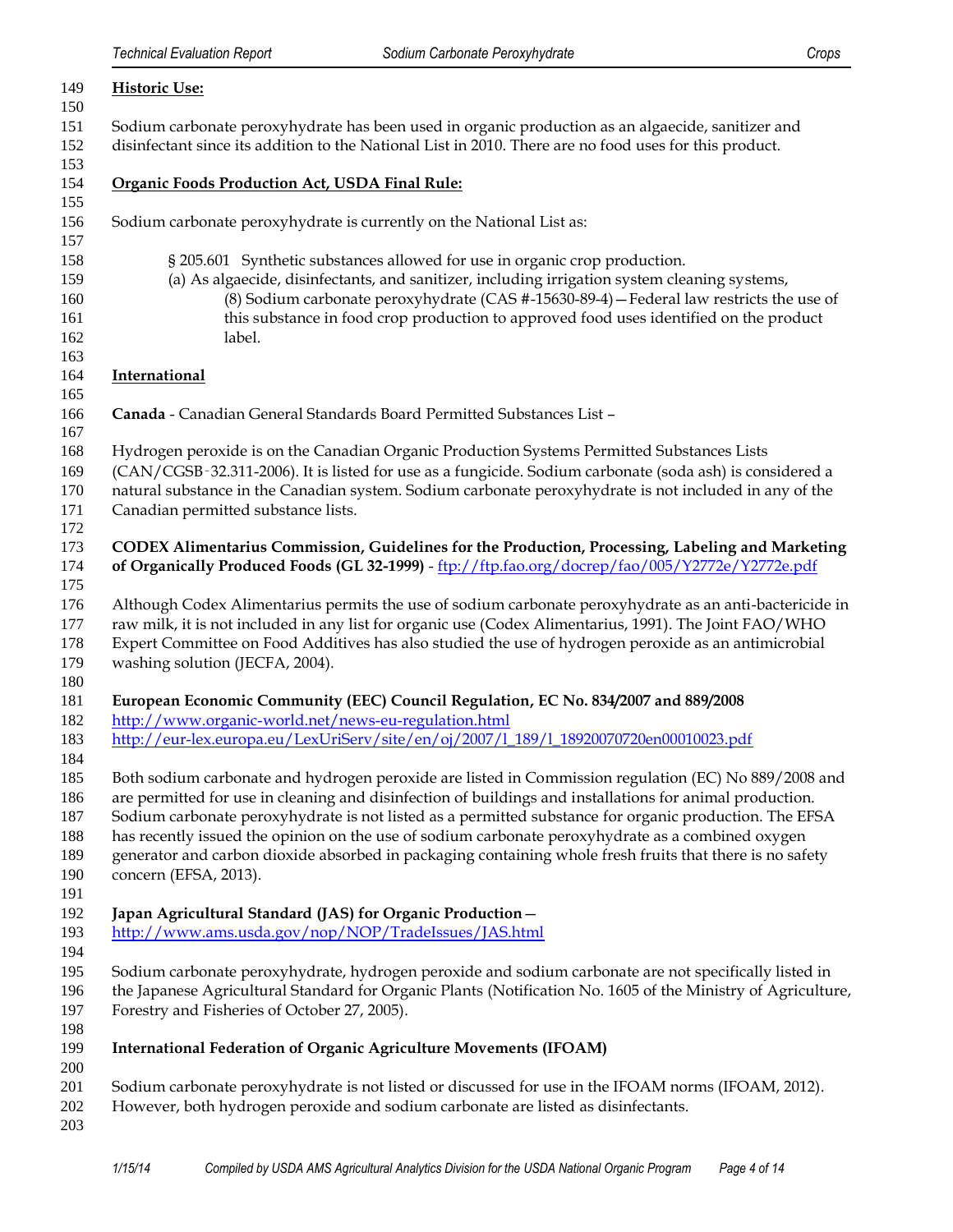| 204                                                                       | Evaluation Questions for Substances to be used in Organic Crop or Livestock Production                                                                                                                                                                                                                                                                                                                                                                                                                                                                                                                                                                                                                                                                                                                                                                                     |
|---------------------------------------------------------------------------|----------------------------------------------------------------------------------------------------------------------------------------------------------------------------------------------------------------------------------------------------------------------------------------------------------------------------------------------------------------------------------------------------------------------------------------------------------------------------------------------------------------------------------------------------------------------------------------------------------------------------------------------------------------------------------------------------------------------------------------------------------------------------------------------------------------------------------------------------------------------------|
| 205<br>206<br>207<br>208<br>209<br>210<br>211<br>212<br>213<br>214<br>215 | Evaluation Question #1: Indicate which category in OFPA that the substance falls under: (A) Does the<br>substance contain an active ingredient in any of the following categories: copper and sulfur<br>compounds, toxins derived from bacteria; pheromones, soaps, horticultural oils, fish emulsions, treated<br>seed, vitamins and minerals; livestock parasiticides and medicines and production aids including<br>netting, tree wraps and seals, insect traps, sticky barriers, row covers, and equipment cleansers? (B) Is<br>the substance a synthetic inert ingredient that is not classified by the EPA as inerts of toxicological<br>concern (i.e., EPA List 4 inerts) (7 U.S.C. § $6517(c)(1)(B)(ii))$ ? Is the synthetic substance an inert<br>ingredient which is not on EPA List 4, but is exempt from a requirement of a tolerance, per 40 CFR part<br>180? |
| 216<br>217<br>218<br>219<br>220<br>221<br>$222\,$<br>223<br>224           | Sodium carbonate peroxyhydrate is also listed by the US Environmental Protection Agency (EPA) as<br>sodium percarbonate. It does not fall under an OFPA category. Nor is it classified as an EPA inert<br>substance. Sodium carbonate peroxyhydrate is described in an EPA biopesticides registration action<br>document under code PC 128860 (EPA, 2002b) for use as an algaecide, fungicide for the prevention and<br>control of horticultural diseases in commercial greenhouses, garden centers, landscapes, nurseries, and<br>interiorscapes. In 2004, it was approved as an algaecide with claims for control of blue-green algae in lakes,<br>ponds and drinking water reservoirs (EPA, 2004a). Since that time the label has been updated (EPA, 2005,<br>2006, 2012)                                                                                               |
| 225<br>226<br>227<br>228<br>229                                           | Evaluation Question #2: Describe the most prevalent processes used to manufacture or formulate the<br>petitioned substance. Further, describe any chemical change that may occur during manufacture or<br>formulation of the petitioned substance when this substance is extracted from naturally occurring plant,<br>animal, or mineral sources (7 U.S.C. § 6502 (21)).                                                                                                                                                                                                                                                                                                                                                                                                                                                                                                   |
| 230<br>231                                                                | Sodium carbonate peroxyhydrate is manufactured by reacting sodium carbonate with hydrogen peroxide:<br>$Na_2CO_3 + 1.5 H_2O_2$ --> $Na_2CO_3$ 1.5H <sub>2</sub> O <sub>2</sub> by the following processes (Czerczak, 2005):                                                                                                                                                                                                                                                                                                                                                                                                                                                                                                                                                                                                                                                |
| 232<br>233<br>234                                                         | 1) The dry process involves spraying an aqueous stabilized hydrogen peroxide solution on solid sodium<br>carbonate with continuous agitation. A solid-liquid reaction yields sodium carbonate peroxyhydrate.<br>Completion of the reaction is followed by cooling and after which a dry, free flowing powder is obtained.                                                                                                                                                                                                                                                                                                                                                                                                                                                                                                                                                  |
| 235<br>236<br>237<br>238<br>239                                           | 2) In the spray granulation process, solutions of sodium carbonate and aqueous stabilized hydrogen<br>peroxide are sprayed onto a bed of sodium carbonate peroxyhydrate nuclei in a fluid-bed granulator. The<br>product bed is kept in movement by a stream of heated air. Product is continuously withdrawn from the<br>dryer and the desired grain-size fraction is obtained by classification. The fines and ground oversize are<br>recycled to the fluid-bed granulator as nuclei.                                                                                                                                                                                                                                                                                                                                                                                    |
| 240<br>241<br>242<br>243<br>244                                           | 3) The crystallization process takes advantage of the high solubility of sodium carbonate peroxyhydrate. In<br>this method, sodium carbonate peroxyhydrate is salted out of aqueous solutions with sodium chloride. A<br>sodium carbonate/NaCl suspension is reacted with stabilized hydrogen peroxide under stirring and<br>cooling. The crystallized sodium carbonate peroxyhydrate is separated from the mother liquor by<br>centrifugation, and drying in a fluid-bed dryer.                                                                                                                                                                                                                                                                                                                                                                                           |
| 245<br>246<br>247<br>248<br>249<br>250                                    | Because they are subject to free radical formation when exposed to moisture, sodium carbonate<br>peroxyhydrate products are often coated with single or multiple layers of hydrophobic substances in order<br>to improve stability and increase storage time. Examples of these coatings are fats, waxes, or phosphatides;<br>surfactants dissolved in a hydrophobic liquid; disilicate combined with a chelating agent, such as glutaric<br>acid, pimelic acid, citric acid, or dicarboxylic acid, and inorganic compounds selected from alkalai, and<br>alkaline earth metal carbonates, sulphates, chlorides and nitrates (HERA, 2002; Yun and Baoguo, 2004).                                                                                                                                                                                                           |
| 251<br>252<br>253                                                         | Evaluation Question $#3$ : Discuss whether the petitioned substance is formulated or manufactured by a<br>chemical process, or created by naturally occurring biological processes (7 U.S.C. § 6502 (21)).                                                                                                                                                                                                                                                                                                                                                                                                                                                                                                                                                                                                                                                                 |
| 254<br>255<br>256                                                         | Sodium carbonate peroxyhydrate is manufacture by a chemical process from two components sodium<br>carbonate and hydrogen peroxide. Sodium carbonate is a naturally occurring mined mineral salt. It is also                                                                                                                                                                                                                                                                                                                                                                                                                                                                                                                                                                                                                                                                |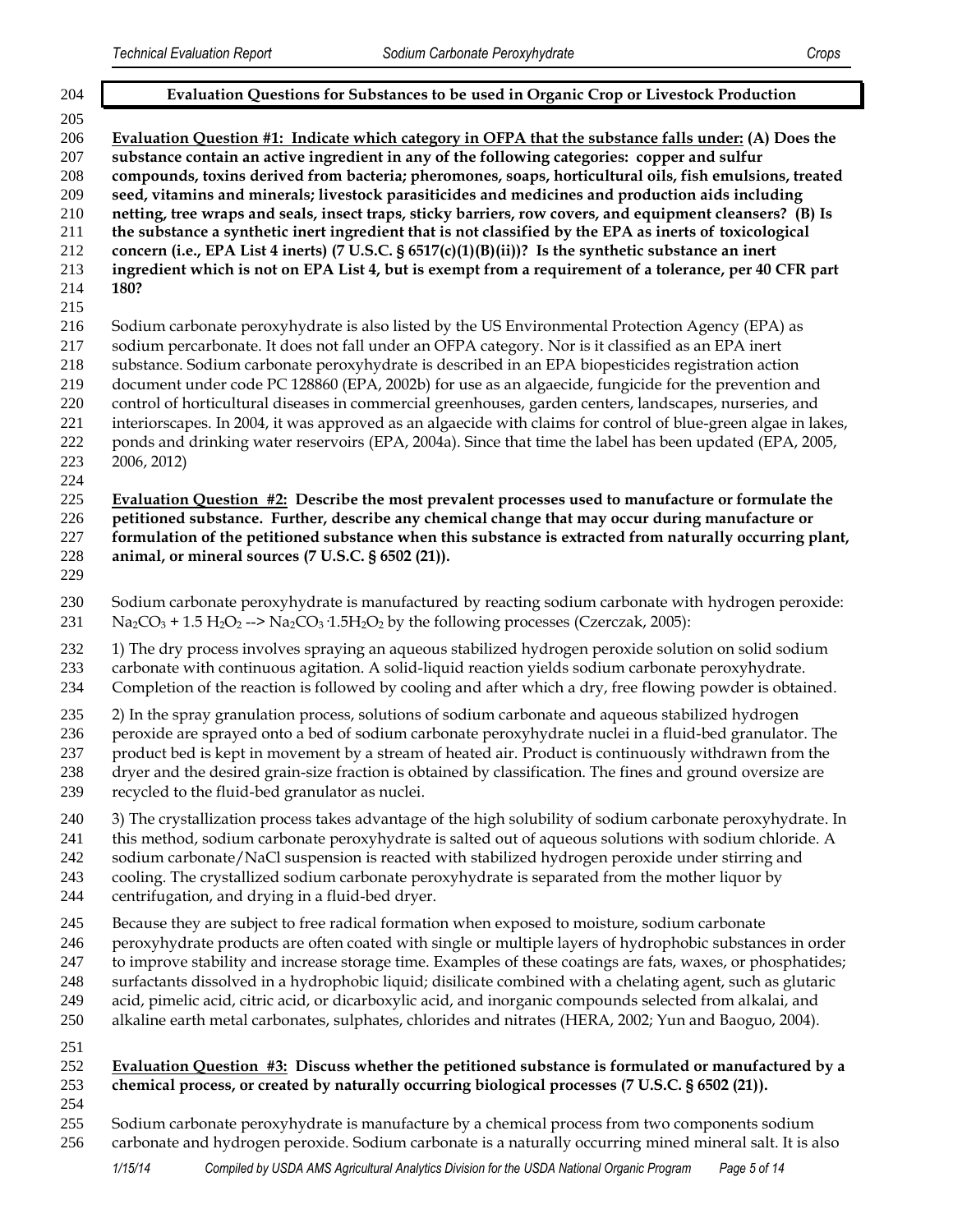called soda ash. It can be manufactured from limestone and sodium chloride by a method referred to as the Solvay process. Although present naturally in small quantities, hydrogen peroxide is synthetically manufactured from anthracene. Sodium carbonate peroxyhydrate a combination product consisting of sodium carbonate and hydrogen peroxide is manufactured synthetically by one three commercial

processes, 1) dry process, 2) spray granulation process or 3) crystallization process.

## **Evaluation Question #4: Describe the persistence or concentration of the petitioned substance and/or its by-products in the environment (7 U.S.C. § 6518 (m) (2)).**

 Sodium carbonate peroxyhydrate may be released into the environment during its production and formulation, as a result of the use of household cleaning products, and through its use in agriculture as an algaecide or fungicide. In water, sodium carbonate peroxyhydrate rapidly dissociates into hydrogen peroxide and sodium carbonate. Hydrogen peroxide will be further degraded and sodium carbonate will 270 be neutralized to sodium bicarbonate (NaHCO<sub>3</sub>).

271 2Na<sub>2</sub>CO<sub>3</sub> 3H<sub>2</sub>O<sub>2</sub>  $\rightarrow$  4 Na<sup>+</sup> + 2 CO<sub>3</sub><sup>2</sup>+ 3 H<sub>2</sub>O<sub>2</sub>

The half-life for this process is approximately eight hours. Hydrogen peroxide, a reactive substance in the

presence of other substances, elements, radiation, materials or cells is normally short-lived in the

environment. Both sodium and inorganic carbonate have a wide natural occurrence. Although basic in pH,

release of sodium carbonate into water or soil will not usually result in an increase in alkalinity, because

most natural waters and soils contain buffering systems (Ponnamperuma, 1972).

Anthracene, a polycyclic aromatic hydrocarbon (PAH), is used in the production of hydrogen peroxide

(Pope and Slotnick, 1982). Anthracene is produced from coal tar. PAHs are known to be potentially

persistent pollutants (USGS, 1982).

Sodium carbonate or soda ash is produced by one of two industrial methods. Both methods are very

 similar, differing only in the recovery stage in primary treatment of the raw material used. The principal emissions are particulates, and emissions from combustion such as carbon monoxide, nitrogen oxides,

- sulfur dioxide and carbon dioxide occur from direct-fired process heating units such as ore calcining kilns
- and soda ash dryers. Remediation measures include venturi scrubbers, electrostatic precipitators, and/or

cyclones.

#### **Evaluation Question #5: Describe the toxicity and mode of action of the substance and of its breakdown products and any contaminants. Describe the persistence and areas of concentration in the environment of the substance and its breakdown products (7 U.S.C. § 6518 (m) (2)).**

Sodium carbonate peroxyhydrate rapidly dissociates into hydrogen peroxide and sodium carbonate.

Hydrogen peroxide is the active component. Hydrogen-peroxide-based products work by exogenously

oxidizing organic matter. However, because hydrogen peroxide is a natural byproduct of cell metabolism,

- present at a low level in all living cells, and secreted by some bacteria, living organisms are naturally
- subject to oxidative damage from both exogenous and endogenous hydrogen peroxide (Apel and Hirt,
- 2004). In their defense, living cells are naturally protected from endogenous hydrogen peroxide by an
- antioxidant protection system composed of three enzymes: superoxide dismutase, catalase and glutathione
- peroxidase. Moreover two vitamins, vitamin C and vitamin E also serve as intracellular antioxidant
- scavengers (MDEP, 2010). Expression and utilization of these enzymes and vitamins varies between
- species. As a result, some species are better protected from oxidative damage than others. Thus, sodium
- carbonate peroxyhydrate may differentially kill some algal, protist or bacterial species while permitting the survival or even the enhancement of others (White et al., 1998; .Schrader et al., 1998; Matthijs et al., 2012).
- Sodium carbonate peroxyhydrate is predominantly used for disinfection and water treatment. It has
- become an important tool in the selective removal of toxic or nuisance cyanobacteria, mold and scum in
- bodies of water and recently rice paddies. Cyanobacteria are prokaryotic, and lacking organelles for
- photosynthesis appear to be more sensitive to hydrogen peroxide than other species of phytoplankton,
- such as green algae or diatoms (Drabkova et al., 2007). Sodium carbonate peroxyhydrate completely
- inhibits the growth of *Oscillatoria cf. chalybea*, while it does not affect the green algae, *Selenastrum*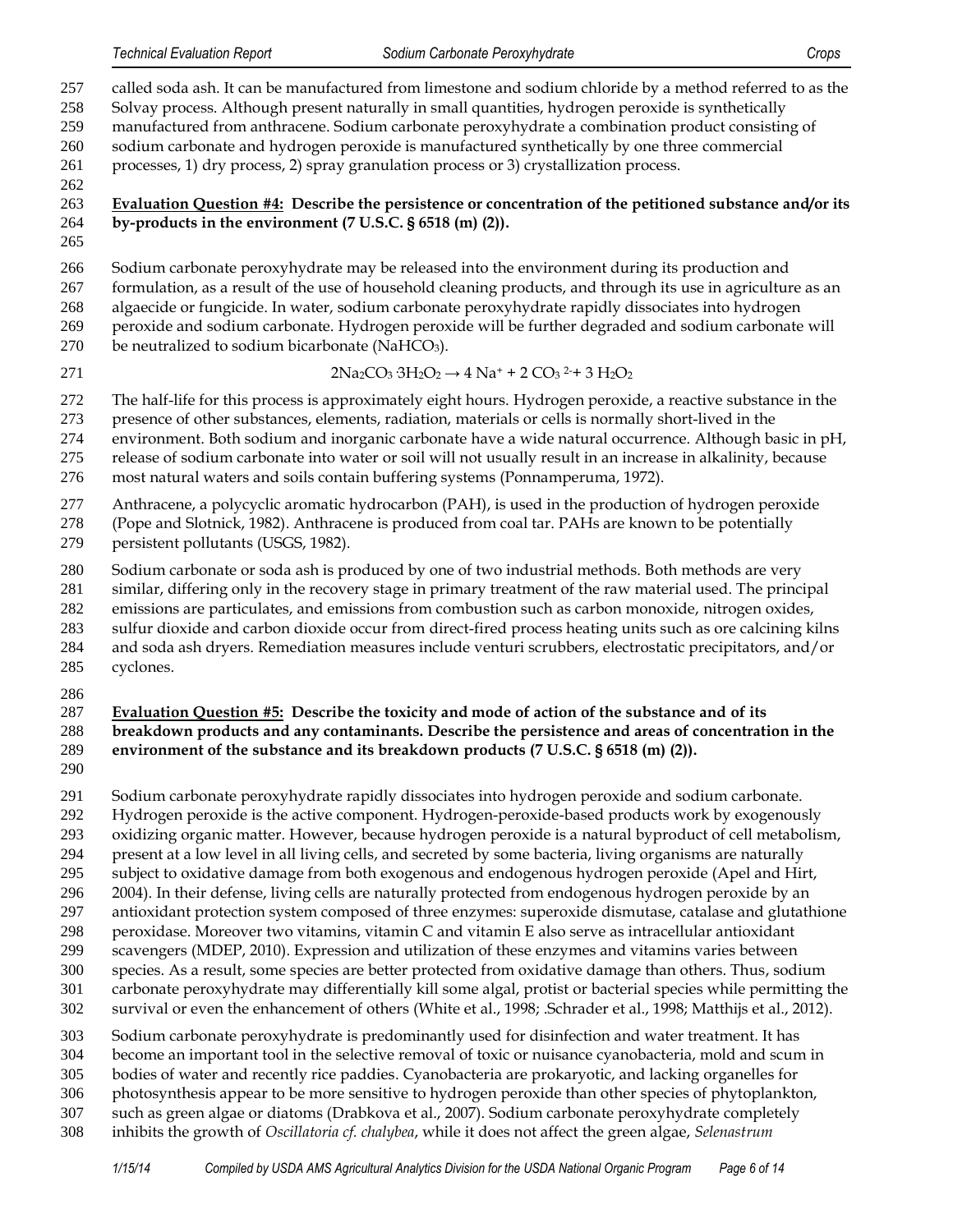*capricornutum* (Schrader et al., 1998). *Oscillatoria cf. chalybea* produces the musty, off-flavor compound 2- methylisoborneol, which can taint the flesh of channel catfish and render them unmarketable. Sodium carbonate peroxyhydrate is one of the most desirable compounds to use as a cyanobacterial algaecide in food-fish ponds due to its environmentally-safe nature i.e., no toxic residuals are formed from the breakdown of sodium carbonate peroxyhydrate. In its use for the purpose of disinfecting catfish eggs, sodium carbonate peroxyhydrate was found to be efficacious, and contributed to the beneficial increase of dissolved oxygen in the hatching trough (Small, 2009). The breakdown products of sodium carbonate peroxyhydrate are water, oxygen and sodium carbonate, none of which concentrate or persist in the environment or represent environmental hazards. Slight increases in pH can occur from the introduction of sodium carbonate to an aquatic environment in the absence of a buffered system.

# **Evaluation Question #6: Describe any environmental contamination that could result from the petitioned substance's manufacture, use, misuse, or disposal (7 U.S.C. § 6518 (m) (3)).**

An emission of sodium carbonate peroxyhydrate to the environment could potentially occur during

production, formulation and use of the substance. The main use of sodium carbonate peroxyhydrate is as a

- bleaching chemical in laundry detergents, laundry additives and machine dishwashing products. In most
- cases, the household cleaning products, which contain sodium carbonate peroxyhydrate, are added to tap
- water during use. For example laundry detergents are dissolved in water during the laundry washing process, while machine dishwashing products are also added to water. After use, the spent washing liquor
- will be disposed via the drain and finally it will be discharged to aquatic ecosystems (e.g. rivers, lakes,
- estuaries, sea) after a treatment. Sodium carbonate peroxyhydrate rapidly dissolves in water and
- dissociates into sodium, carbonate and hydrogen peroxide.

 $332 \qquad 2 \text{ Na}_2\text{CO}_3 \cdot 3\text{H}_2\text{O}_2 \rightarrow 4 \text{ Na} + 2 \text{ CO}_3^2$  + 3  $\text{H}_2\text{O}_2$ 

Sodium, carbonate and hydrogen peroxide do not adsorb to sediment. Furthermore, there is no

- distribution or transport to the atmosphere, thus the environmental risk assessment is focused on the
- aquatic compartment. Hydrogen peroxide is rapidly degraded in a biological waste water treatment plant, while sodium carbonate will be neutralized by such a treatment (Czerczak, 2005). Hydrogen peroxide is
- considered a green oxidant that decomposes into water and oxygen. Its production has an enormous
- geographical footprint. Hydrogen peroxide is used industrially as a bleaching agent for pulp, paper
- recycling, and textiles; in the intermediate chemical synthesis of propylene oxide and caprolactone; as a
- disinfectant; for cleaning and etching and in the mining industry. Worldwide, hydrogen peroxide
- production is over 3.8 million tons/year. The soda ash manufacturing sector is closely regulated by the
- EPA for emissions of greenhouse gases. Production plants are required to monitor and report  $CO<sub>2</sub>$ ,  $CO<sub>2</sub>$
- 343 combustion, methane, and  $N_2O$  from each manufacturing line. An emission of sodium carbonate to water will result in an increase in alkalinity and a tendency to raise the pH value:
- 345  $CO_3^2$  + H<sub>2</sub>O  $\rightarrow$  HCO<sub>3</sub> + OH
- 346 Because most natural waters have a buffering capacity that exceeds  $130 \text{ mg/l}$  of HCO<sub>3</sub><sup>-</sup>, the likelihood of a
- large environmental shift in pH as a result of the introduction of sodium carbonate peroxyhydrate is remote (HERA, 2002).
- 

#### **Evaluation Question #7: Describe any known chemical interactions between the petitioned substance and other substances used in organic crop or livestock production or handling. Describe any environmental or human health effects from these chemical interactions (7 U.S.C. § 6518 (m) (1)).**

 The rate of decomposition sodium carbonate peroxyhydrate can be increased by the presence of soluble impurities and/or contact with active surfaces. High and low pH will also destabilize sodium carbonate peroxyhydrate. pH affects the activity of the catalytic impurities and the stabilizers which are present. Self- heating can rapidly accelerate the decomposition rate of destabilized hydrogen peroxide. Large amounts of oxygen and steam can be formed quickly. The amount of oxygen formed may reach ten-fold the volume of sodium carbonate peroxyhydrate. Hydrogen peroxide is a very reactive chemical, and an extremely powerful oxidizer under certain circumstances. Hydrogen peroxide of strength higher than 40% by weight can also form explosive mixtures with organic compounds. Such mixtures can equate to conventional high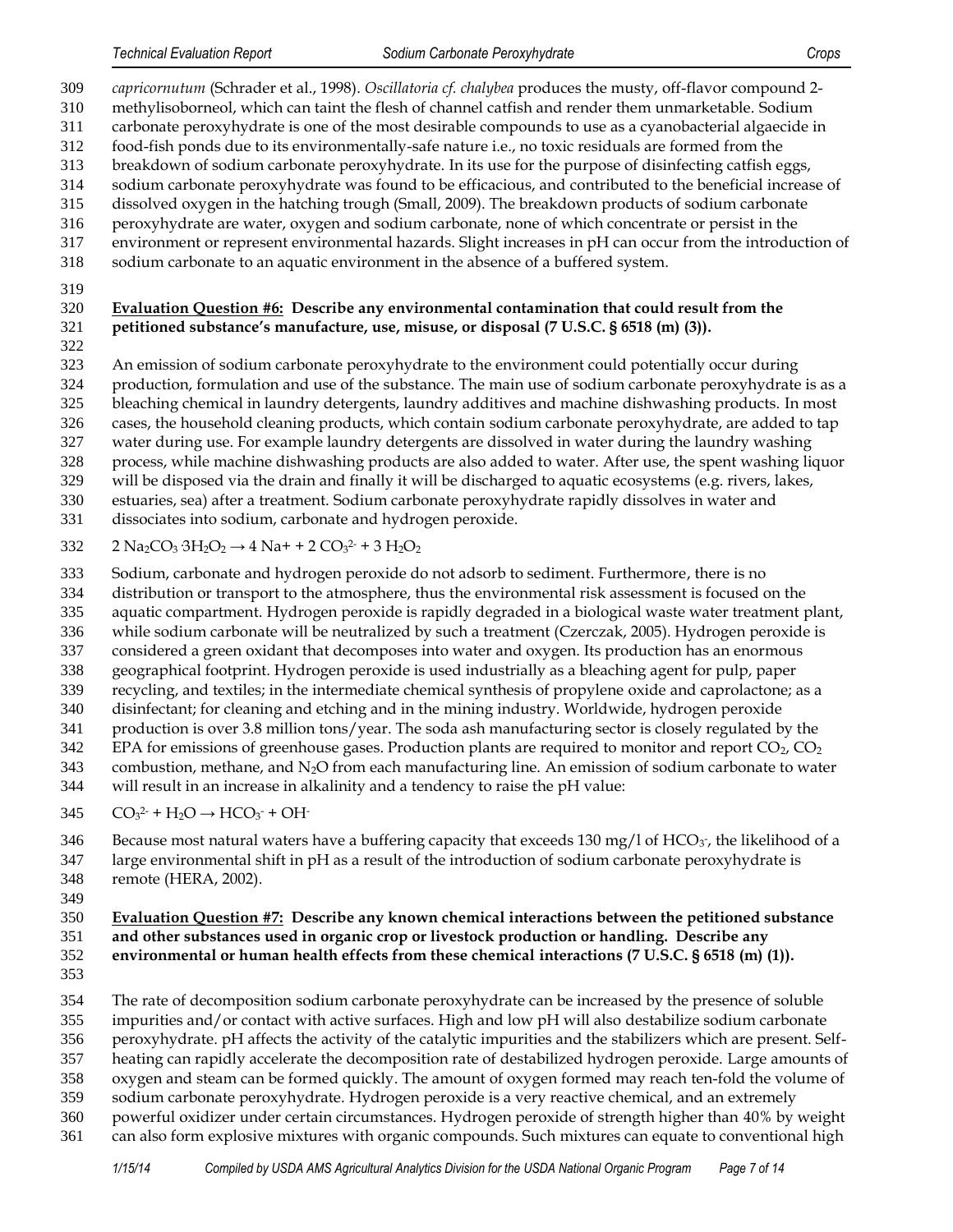explosives in power, but may be much more sensitive in terms of detonation. Spontaneous reactions can occur between sodium carbonate peroxyhydrate, acids, bases and organic mixtures. Combustible materials are particularly susceptible. Because there are a number of substances used in organic production having a potential to react with sodium carbonate peroxyhydrate, any attempt to use combinations of sodium carbonate peroxyhydrate with other substances for algal control, such as water, transition metals, organic solvents, acids, bases reducing agents, or soil, should be carefully evaluated for safety and efficacy (Jones, 1999). The active ingredient of sodium carbonate peroxyhydrate, hydrogen peroxide is potent inhibitor of 369 blue green algal growth.  $H_2O_2$  also effect the production of a potent blue green algae toxin, mycrocystin. Its effect is to decrease the expression of the microcystin transport gene, and prevent transport of the toxin into the water (Qian et al., 2010). **Evaluation Question #8: Describe any effects of the petitioned substance on biological or chemical interactions in the agro-ecosystem, including physiological effects on soil organisms (including the salt index and solubility of the soil), crops, and livestock (7 U.S.C. § 6518 (m) (5)).** There are a number of potential applications for sodium carbonate peroxyhydrate in organic crop production. These applications can include both terrestrial and aquatic settings. In a terrestrial setting, for example, sodium carbonate peroxyhydrate can be used to kill moss growing in a pasture (Fery, 2007). In an aquatic setting, sodium carbonate peroxyhydrate may be used to kill algae in a tank, a pond or a lake without killing the fish or higher plants (Quimby et al., 1988). In the terrestrial application, sodium carbonate peroxyhydrate application provides a short term increase in oxygen. Furthermore, it has been shown that the additional oxygen resulting addition of sodium carbonate peroxyhydrate to petroleum

- contaminated soils from the tundra can stimulate bacteria necessary for bioremediation at least two orders of magnitude (White et al., 1997). pH increases resulting from the dissociation of sodium carbonate
- peroxyhydrate into sodium carbonate and hydrogen peroxide in soil were found to be short lived as a
- result of natural buffering. In experiments investigating the effectiveness of sodium carbonate
- peroxyhydrate on *Phytophora capsici* in cucumbers, pH levels of water containing zoospores climbed to 9.57 after administration. Zoospores treated with sodium carbonate peroxyhydrate were found unviable
- (Granke and Hausbeck, 2010).
- **Evaluation Question #9: Discuss and summarize findings on whether the use of the petitioned**
- **substance may be harmful to the environment (7 U.S.C. § 6517 (c) (1) (A) (i) and 7 U.S.C. § 6517 (c) (2) (A) (i)).**
- 

 Aquatically, toxic effects of sodium carbonate peroxyhydrate on fish have been reported, but the sensitivity of different fish species depends on final hydrogen peroxide concentration, water temperature, and life

- 397 stage. Concentrations lower than 19.7 mg/L  $(H_2O_2)$  are safe for most fish, and have been tested with
- bluegill, channel fish, yellow perch, fathead minnow fry or fingerlings. Hydrogen peroxide in
- 399 concentrations between 2.5 and  $5 \text{ mg/L}$  is toxic to water fleas. Sodium carbonate peroxyhydrate represents
- an optimal decomposition property since it degrades itself into sodium carbonate, water and oxygen
- (Jancula, 2011). Sodium carbonate peroxyhydrate is a strong oxidizing agent, and can be used to degrade or
- mask the use of chemical residues, e. g., pesticides in soil or water (Katagi, 2002).
- 

 Undissolved sodium carbonate peroxyhydrate is toxic to birds when ingested. However, once applied and dissolve in water sodium carbonate peroxyhydrate is not expected to be toxic to birds. Sodium carbonate peroxyhydrate is also highly toxic to bees and it should not be allowed to drift to flowering plants or used when contact with bees might occur. Other insects also may be affected (WDNR, 2012)

- 
- Sodium carbonate peroxyhydrate acts quickly to dissociate into sodium carbonate and hydrogen peroxide, the latter oxidizing its intended target. Shortly thereafter, hydrogen peroxide is degraded to oxygen and water. These are naturally occurring substances. Furthermore, none of the environmental evaluations considering the safety and efficacy of sodium carbonate peroxyhydrate implicate it with any risk for contamination or damage to the environment (EPA, 2002b; Czerczak, 2005; Solvay, S.A., 2002). Based on the data available, this substance itself does not appear to present a potential threat to the environment.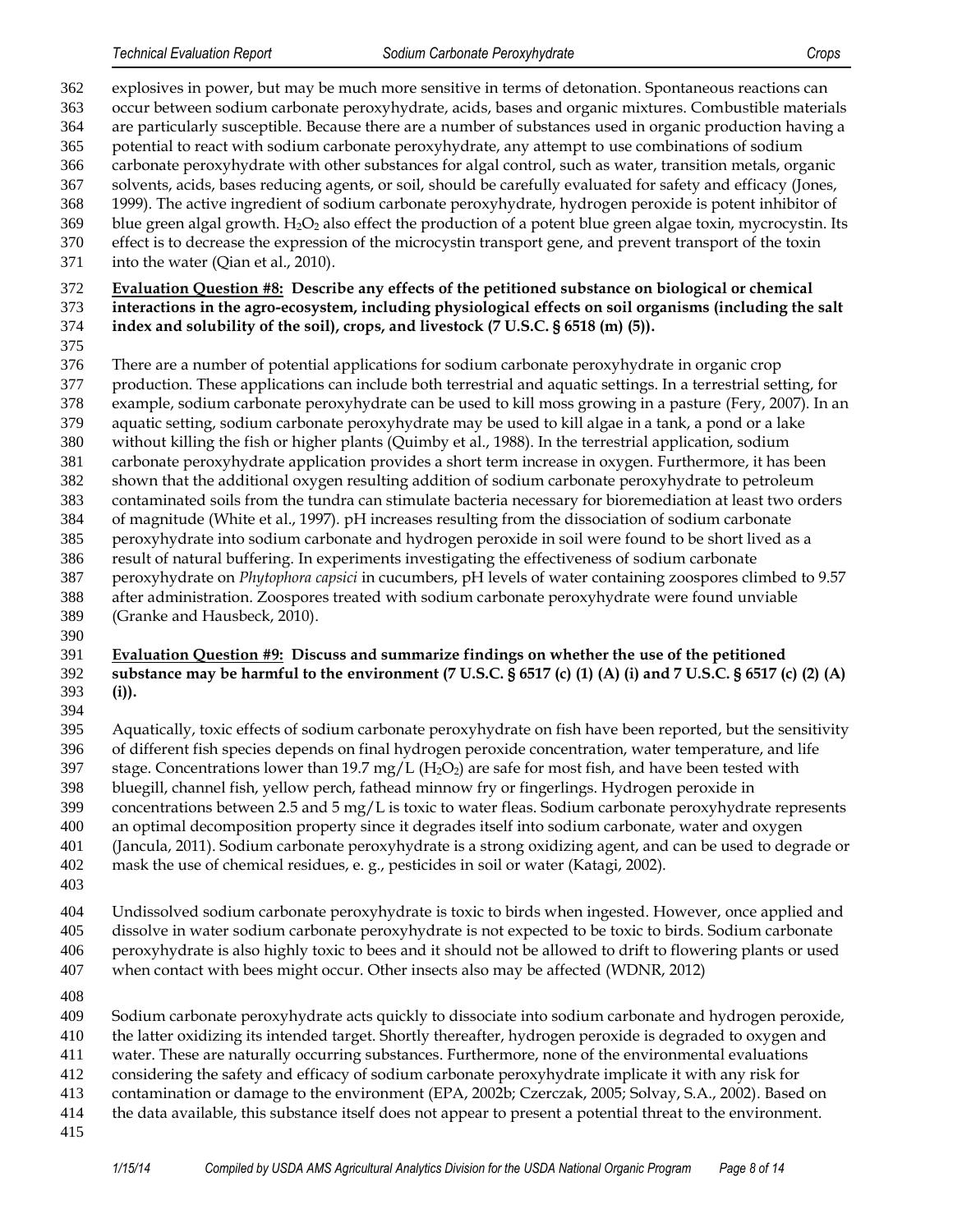## **Evaluation Question #10: Describe and summarize any reported effects upon human health from use of the petitioned substance (7 U.S.C. § 6517 (c) (1) (A) (i), 7 U.S.C. § 6517 (c) (2) (A) (i)) and 7 U.S.C. § 6518 (m) (4)).**

 Sodium carbonate peroxyhydrate is not absorbed into the skin, because it is hydrophilic. Contact with body fluids will cause it to dissociate into hydrogen peroxide, carbonate and sodium ions which are all naturally present in the human body. Hydrogen peroxide will not be systemically available, since it is rapidly degraded in the body. Carbonate is a part of the natural human buffering system, thus there will be no disturbance of the body's normal acid/base balance. Similarly for sodium carbonate peroxyhydrate exposure is not expected to contribute significantly to the sodium load of the body. The mode of action is 426 characterized by the local irritation potential to mucous membranes. Acute oral, lethal dose  $(LD_{50})$  values 427 ranged between 1034 and 2200 mg/kg of body weight (bw), while the acute dermal LD<sub>50</sub> was  $>$  2000 mg/kg bw. The existing animal data on acute toxicity show that sodium carbonate peroxyhydrate has a

- local effect and that systemic effects are not to be expected. In animal tests, a slight irritating effect on the skin was reported for solid sodium carbonate peroxyhydrate and it was highly irritating to the rabbit eye
- (not rinsed). Sodium carbonate peroxyhydrate did not have sensitizing properties in a test with guinea
- pigs. Sodium carbonate peroxyhydrate is not genotoxic, mutagenic, teratogenic, or carcinogenic (Czerczak,
- 2005). Sodium carbonate peroxyhydrate is safe to use as an oxygen generator in packaging designed to
- preserve whole fresh fruits (EFSA, 2013).
- 

## **Evaluation Question #11: Describe all natural (non-synthetic) substances or products which may be used in place of a petitioned substance (7 U.S.C. § 6517 (c) (1) (A) (ii)). Provide a list of allowed substances that may be used in place of the petitioned substance (7 U.S.C. § 6518 (m) (6)).**

The National List (7 CFR 205.601) provides sodium carbonate peroxyhydrate as an algaecide, disinfectant

and sanitizer, including irrigation system cleaning systems. Also in this category are ethanol, isopropanol,

- calcium hypochlorite, chlorine dioxide, sodium hypochlorite, copper sulfate, hydrogen peroxide, ozone,
- peracetic acid, and soap-based algaecides and demossers. The actions of all these substances including
- sodium carbonate peroxyhydrate is a single or multiple application for cleaning or removal of fungi,
- bacteria, algae or liverworts as required by the application (Matthjis et al., 2012). Sodium bicarbonate is not
- listed for use in crop production on the National List. However, sodium bicarbonate has been shown to be
- effective for moss control in creeping bent grass (Kennelly et al., 2010).
- The State of California has 4 fungicides (algaecides) registered for use on rice (CA, 2010). Two of these,
- copper sulfate and sodium carbonate peroxyhydrate are on the National list. In 2010, in California, one
- million three hundred and eighteen thousand pounds of copper sulfate were applied in 1442 applications
- to 97,757 acres and sixteen thousand, six hundred and fifty pounds of sodium carbonate peroxyhydrate
- were applied in 31 applications to 1,177 acres. Respectively, 17.4 and 0.3% of California rice acreage. The
- state of California does not perform water quality sampling for products that contain sodium carbonate
- peroxyhydrate, although it does perform water quality sampling for copper sulfate. Copper sulfate is
- effective as an algaecide, but retains differential toxicity to terrestrial and aquatic organisms (Osunde,
- 2003). Copper accumulates in the environment having potential for mobility and availability to susceptible populations well after application (Salam and El-Fadel, 2008).
- The recommended application of copper sulfate for algae control in rice fields with alkaline water is 1.0
- mg/L, copper sulfate is a known toxin to the freshwater prawn *Machrobrachium rosengergii* and other
- shrimp species at a concentration of 0.46 mg/L (Osunde et al., 2003). This conflict makes the coexistence of
- rice and prawn production impossible, in spite of a natural ecology that includes both species, but enables
- a dual use for copper sulfate as a pesticide to control tadpole shrimp (*Notostraca* spp.). Copper sulfate is
- also toxic to amphibians particularly frogs and toads with a 50% lethal dose of approximately 0.10 mg/L (Garcia-Munoz et al., 2009). Copper sulfate application may potentially exacerbate algal growth
- (Ramakrishnan et al., 2013). Broad application of copper sulfate to inhibit harmful algae can also result in
- secondary pollution including additional release of the potent blue green algal toxin microcystin (Ross et
- al., 2006). Because the use of phosphate fertilizer is prohibited for organic farming, algae and cyanobacteria
- may be less of a problem for organic producers inasmuch as phosphate is a limiting nutrient for these
- organisms (Spencer, 2010). Copper sulfate cannot be used with natural algal inhibitors such as rice straw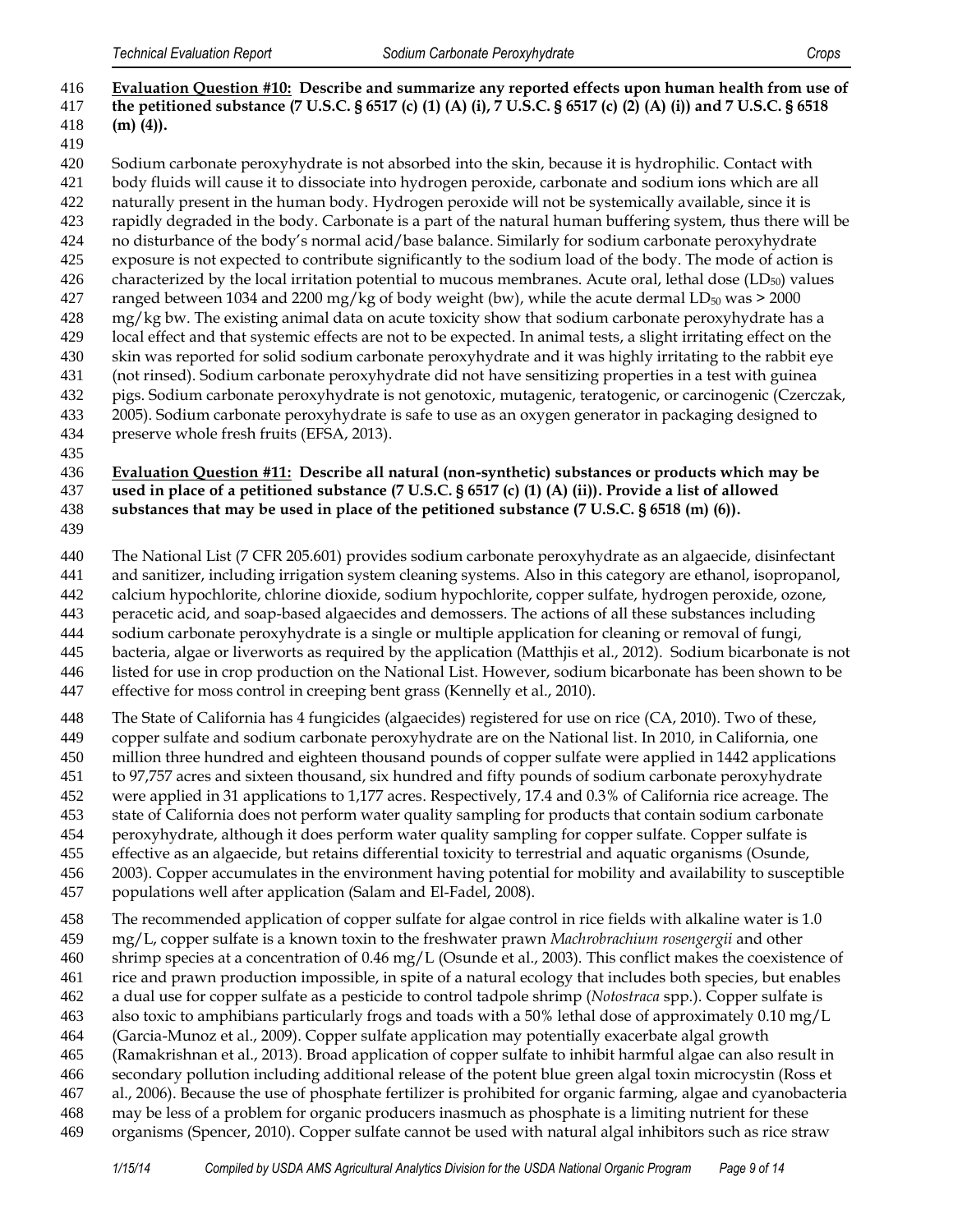- because the copper ions are bound by the rice straw and prevent natural inhibitory substances from
- working (Spencer, 2007).
- Rice straw extract has been shown to inhibit the growth of the bloom-forming cyanobacterium *Microcystis*
- *aeruginosa*. Growth of *M. aeruginosa* was inhibited by rice straw extract concentrations ranging from 0.01 to
- 10 mg/liter. This activity was attributed to the synergistic effects of various phenolic compounds in the rice
- straw and to secretions of macrophytic organisms growing in the rice straw microenvironment (Park et al.,
- 2006; Abou Ella et al., 2007). A number of additional algal inhibitory substances such as esters, alkalis, and ketones including tannins, quinones and lignins, some non-specific and other species dependent were also
- found to be present in barley straw, straw of *Arundo donax* L. and Ragi straw. However, *Arundo donax* is
- considered an exotic and invasive weed in parts of California, where appropriate insect predation is not
- present (Hong et al., 2011; Mohan, 2012, Spencer, D.F., 2012). In California, a study was performed to
- determine the effectiveness of barley straw on algae bloom that would otherwise disturb plant rice seed.
- The study, although inconclusive, did not find the use of barley straw effective, but recounts the addition
- of copper sulfate during the study and low temperature inhibition of rice straw decomposition affecting
- the subsequent release of inhibitory substances (Spencer and Lembi, 2007). Small differences in the study designs using straw to inhibit algal growth may result in widely differing results, however; straw products
- can potentially have a role in inhibiting algal blooms.
- Red tide is caused by marine microalga that are similar to cyanobacteria. Experiments in aquaculture with
- extracts from five Chinese herbs from Chinese traditional medicine proved these were effective in
- inhibiting growth of the algal species that produce red tide. The extracts used at < 0.1% were golden thread
- (*Rhizoma coptidis* Huang Lian) and areca seed (*Semen arecae* Bing Lang) having the best inhibitory effect,
- followed by indigowood (*Isatis tinctoria L.),* and with the least effect light yellow sophora *(Sophora flavescens*
- Ait.) and chameleon plant (*Houttuynia cordata* Thunb.―(Zhou et al., 2007)).
- In addition to Chinese herbs, garlic extracts were also found to be effective in reduction or prevention of
- algal growth (Zhou et al., 2008; Lee and Gao, 2012). A survey of conventional and organic rice production
- in India recommends using the organic sprays panchagavya and amruthajalam, 2-3 times during the active
- period of growth at a concentration of 25 parts per thousand. Algae and the azolla are used as sources of
- nitrogen (Surekha et al., 2008). These methods have not been applied to rice farming in the US.
- 

# **Evaluation Question #12: Describe any alternative practices that would make the use of the petitioned substance unnecessary (7 U.S.C. § 6518 (m) (6)).**

Rivers and streams containing high levels of residual nitrogen in the form of urea, attributed to the use of

nitrogen fertilizers in conventional farming can become the unintended sources of irrigation water for

- organic farms (Charles, 2013). Eutrophication producing unwanted blue green or brown algae otherwise
- requiring the use of algaecides such as sodium carbonate peroxyhydrate, can be approached alternatively
- with solutions such as recycling phytoplankton as a source of nutrients and minerals (Roger and Watnabe,
- 1984). The blue green algae are also useful as denitrifiers (Gajibhiye, 2011). The removal of algal scum in
- fields can be approached by turning over the affected soil, keeping the water level low if scum begins to
- form, preventing the drained field from drying out, and sowing rice early (Olsen, 1957).
- Phosphate rapidly leaches from improperly maintained soil. On conventional rice farms, algal blooms
- occur because phosphate is applied early in the growing cycle, i.e., pre-planting (Lundy et al., 2012). In
- organic farms, crop rotations reduce loss of phosphate and promote its preservation in humus.
- Furthermore, the introduction of compost composed of manure and rice straw over a four or eight year
- cycle with an arable break adds more bound phosphate than is taken out (Sykes, 1949). Inositol phosphate
- has been identified in humus and humic acid (Stevenson, 1995).
- In developing countries, there is interest in the adoption of organic farming methods to save cost and
- prevent environmental issues. Allelopathic plants are increasingly providing solutions to algal bloom
- contamination and weed control (Khanh et al., 2007). Allelopathy is the chemical interaction that occurs
- between and among plants and microorganisms via releases of biologically active compound into the
- environment (Inderjit and Keating, 1999). Considerable effort has also been placed on the development of
- macrophyte allelopathy (Hu and Hong, 2008). For example, this work has found that macrophytes such as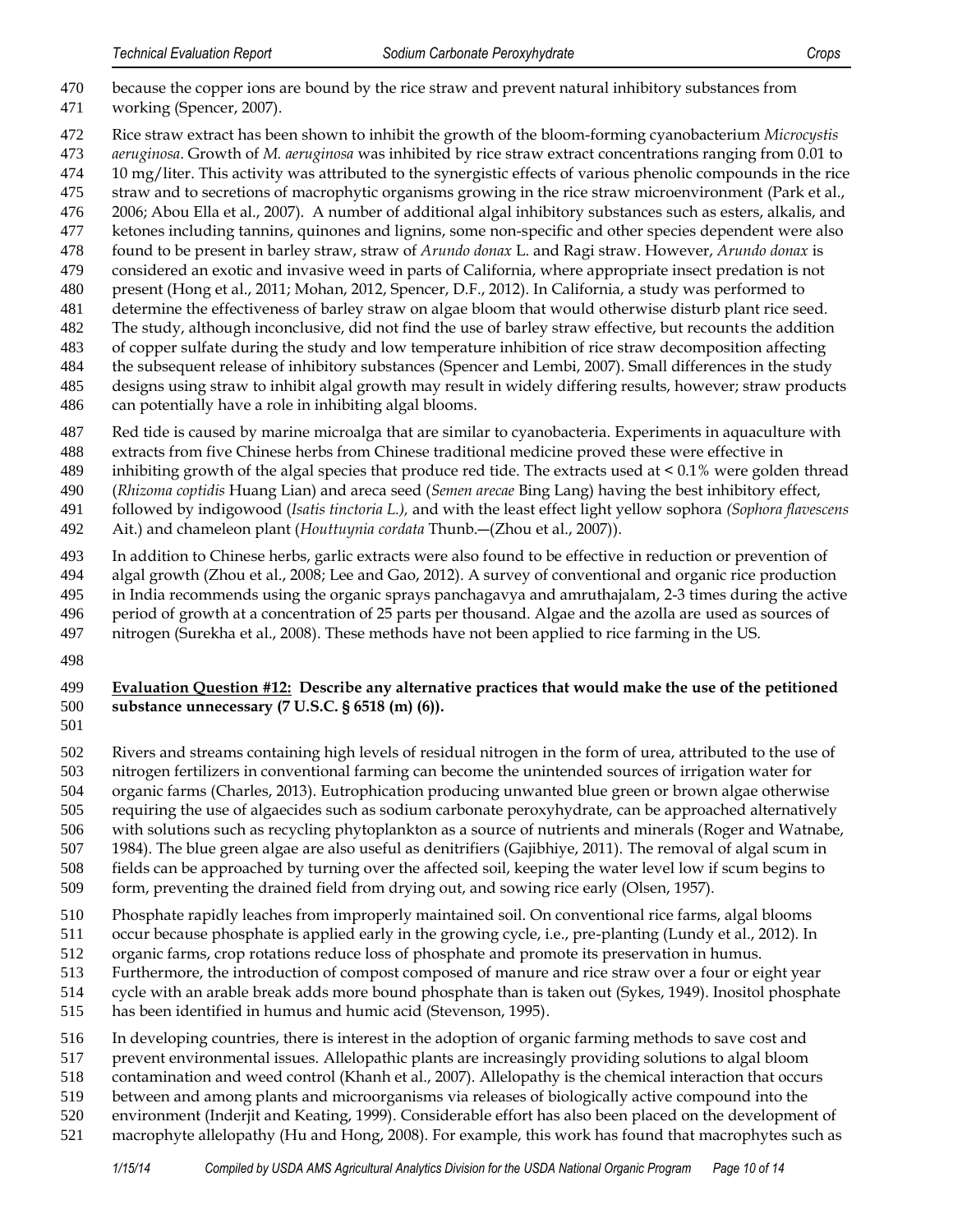- *Technical Evaluation Report Sodium Carbonate Peroxyhydrate Crops* barley straw contain epiphytic organisms that produce inhibitory compounds capable of preventing the growth of blue green algae in rice paddies. Finally, it has been shown that herbivorous (macrophytophagous) and algivorous (microphytophagous) fish can be successfully used in the control of weeds and algae in the rice fields. The fish found useful in this purpose are *Puntius javanicus* in Asia, *Tilapia rendalli* and *T. zilli* in Africa, which are herbivorous and *T. mossambica* in Asia, which are algivorous (Kutty, 1987). **References** Abou El Ella, S.M., Hosny, M.M., and Bakry, M.F. (2007) Growth inhibition of bloom-forming using rice straw in water courses (case study), Eleventh International Water Technology Conference, IWTC11 2007 Sharm El-Sheikh, Egypt, pp. 105-112. Apel, K., and Hirt, H. (2004) Reactive oxygen species: Metabolism, oxidative stress and signal transduction, Annu. Rev. Plant Biol,m 55, pp. 373-399. Campos-Martin , J. M., Blanco-Brieva, G., Fierro, J.L.G (2006). "Hydrogen Peroxide Synthesis: An Outlook beyond the Anthraquinone Process," Angewandte Chemie International Edition, 45:42, pp. 6962–6984. 539 Charles, Dan (2013) Fertilized World, [National Geographic Magazine,](http://ngm.nationalgeographic.com/2013/05/fertilized-world/charles-text) May. Codex Alimentarius (1991) Guidelines for the preservation of raw milk by the use of the lactoperoxidase system, CAC/GL 13-1991. Czerczak, S. (2005) Organization for Economic Cooperation and Development Screening Information Data Set (SIDS) for Sodium Percarbonate, Sodium percarbonate consortium, Brussels, Belgium. Drabkova, M., Admiraal, W., and Marsalek, B. (2007) Combined exposure to hydrogen peroxide and light—Selective effects on cyanobacteria, green algae and diatoms, Environ. Sci. Tecnol., 41, pp. 309-314. Drabkova, M., Marsalek, B. and Admiraal, W. (2007) Photodynamic therapy against cyanobacteria, Environmental toxicology, 22, pp. 112-115. Electronic Code of Federal Regulations (CFR—2013) The national list of allowed and prohibited substances, 549 synthetic substances allowed for use in organic crop production, [sodium carbonate peroxyhydrate \(CAS #-](http://www.ecfr.gov/cgi-bin/text-idx?c=ecfr&SID=9874504b6f1025eb0e6b67cadf9d3b40&rgn=div6&view=text&node=7:3.1.1.9.32.7&idno=7#7:3.1.1.9.32.7.354.2) [15630-89-4\),](http://www.ecfr.gov/cgi-bin/text-idx?c=ecfr&SID=9874504b6f1025eb0e6b67cadf9d3b40&rgn=div6&view=text&node=7:3.1.1.9.32.7&idno=7#7:3.1.1.9.32.7.354.2) 7 CFR 205.601. 551 Environmental Protection Agency - EPA (1995) [Sodium Carbonate.](http://www.epa.gov/ttnchie1/ap42/ch08/final/c08s12.pdf) Environmental Protection Agency—EPA (2002a) Pesticide Product; Registration Approval, US Federal Register, 67:233):pp. 72172-72173. Environmental Protection Agency—EPA (2002b) Biopesticides Registration Action Document: Sodium Carbonate Peroxyhydrate (PC Code 128860). Office of Pesticide Programs, Biopesticides and Pollution Prevention Division, September 16, 2002. Environmental Protection Agency—EPA (2004a) Notice of pesticide registration, [PAK27™ Algaecide](http://www.epa.gov/pesticides/chem_search/ppls/068660-00009-20040521.pdf), EPA 558 registration 68660-9, 05/21/04, EPA [Product Labeling System PAK 27 ALGAECIDE.](http://iaspub.epa.gov/apex/pesticides/f?p=PPLS:102:::NO::P102_REG_NUM:68660-9) Environmental Protection Agency—EPA (2004b) Pesticide Product; Registration Applications— [OPP– 2004–0101; FRL–7354–1], US Federal Register, 69:77, pp.21530-21532. Environmental Protection Agency—EPA (2005) Notice of pesticide registration, PAK[27™ Algaecide](http://www.epa.gov/pesticides/chem_search/ppls/068660-00009-20050113.pdf), EPA registration 68660-9, 01/13/05, EPA [Product Labeling System PAK 27 ALGAECIDE.](http://iaspub.epa.gov/apex/pesticides/f?p=PPLS:102:::NO::P102_REG_NUM:68660-9) Environmental Protection Agency—EPA (2006) Notice of pesticide registration, [PAK27™ Algaecide](http://www.epa.gov/pesticides/chem_search/ppls/068660-00009-20061218.pdf), EPA registration 68660-9, 12/18/06, EPA [Product Labeling System PAK 27 ALGAECIDE.](http://iaspub.epa.gov/apex/pesticides/f?p=PPLS:102:::NO::P102_REG_NUM:68660-9) Environmental Protection Agency—EPA (2012) Notice of pesticide registration, [PAK27™ Algaecide](http://www.epa.gov/pesticides/chem_search/ppls/068660-00009-20120227.pdf), EPA registration 68660-9, 02/27/12, EPA [Product Labeling System PAK 27 ALGAECIDE.](http://iaspub.epa.gov/apex/pesticides/f?p=PPLS:102:::NO::P102_REG_NUM:68660-9)
	- *1/15/14 Compiled by USDA AMS Agricultural Analytics Division for the USDA National Organic Program Page 11 of 14*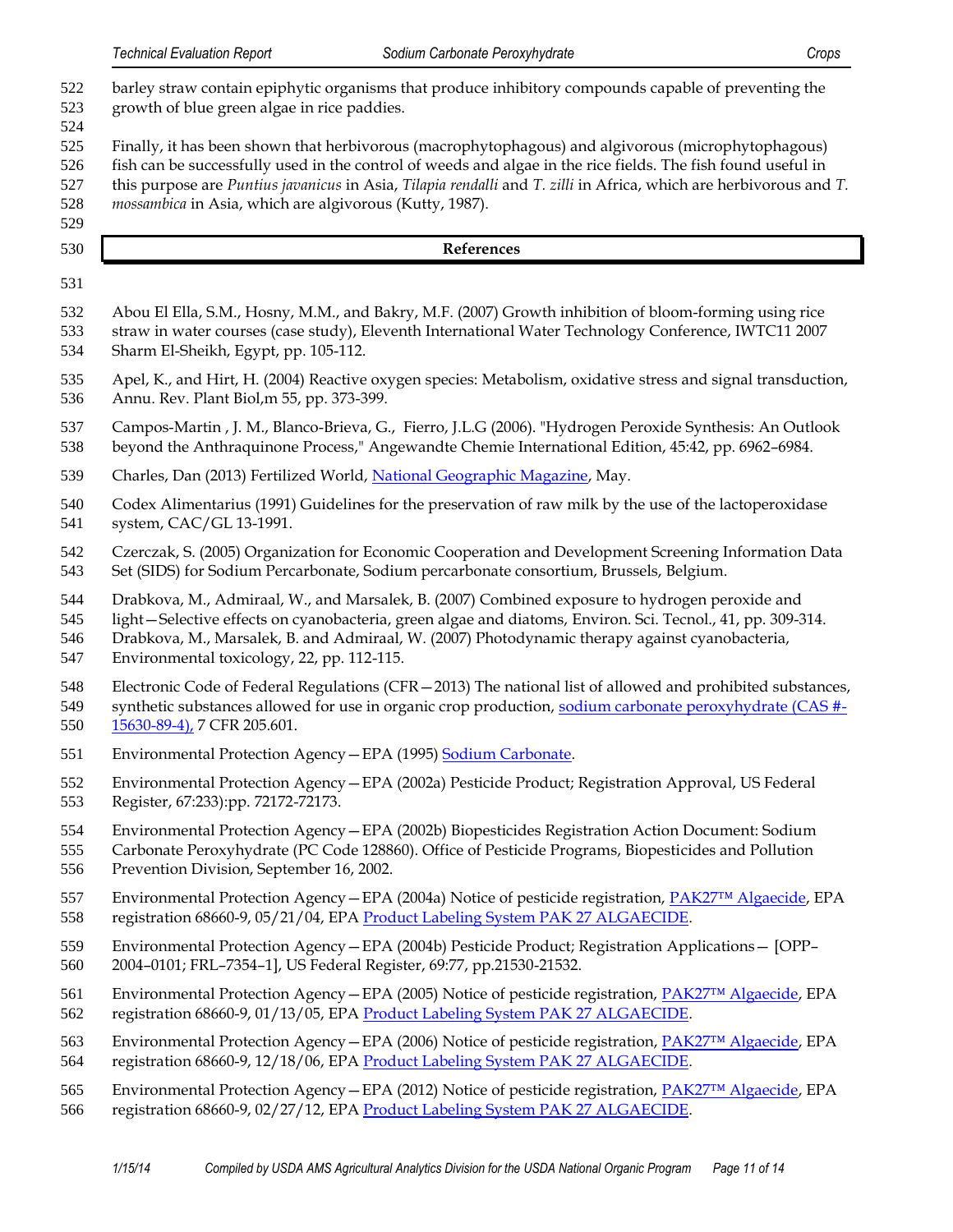- Environmental Protection Agency—EPA (EPA—2002c[\) Sodium Carbonate Peroxyhydrate \(128860\) Fact](http://www.epa.gov/opp00001/chem_search/reg_actions/registration/fs_PC-128860_01-Sep-02.pdf)  [Sheet,](http://www.epa.gov/opp00001/chem_search/reg_actions/registration/fs_PC-128860_01-Sep-02.pdf) Ombudsman, biopesticides and pollution prevention division.
- European Food Safety Authority―EFSA (2013) Scientific Opinion on the safety evaluation of the active
- substances, sodium carbonate peroxyhydrate coated with sodium carbonate and sodium silicate, bentonite,
- sodium chloride, sodium carbonate for use in active food contact materials, EFSA Panel on Food Contact
- Materials, Enzymes, Flavorings and Processing Aids (CEF), EFSA Journal, 11:4, p.3153.
- European Food Safety authority―EFSA (2013) Scientific Opinion on the safety evaluation of the active
- substances, sodium carbonate peroxyhydrate coated with sodium carbonate and sodium silicate, bentonite,
- sodium chloride, sodium carbonate for use in active food contact materials, EFSA Panel on Food Contact
- Materials, Enzymes, Flavorings and Processing Aids.
- 577 Fery, Melissa (2007) What's that moss doing in my pasture, [OSU Small farms website.](http://smallfarms.oregonstate.edu/sfn/spg07moss)
- Gajibhiye, P.R., Thakur, N.R., Tembhare, N.R., Dumbre, S.S., andPillai, T. (2011) Algalization studies in paddy, J. Pl. Dis. Sci., 6:2, pp. 183-184.
- Ganke, L.L. and Hausbeck, M.K. (2010) Effects of Temperature, Concentration, Age and Alagaecides on *Phytophora capsici* Zoospore Infectivity, Plant Disease, 94, pp. 54-60.
- Garcia-Munoz, E., Guerrero, F. and Parra, G. (2009) Effects of copper sulfate on growth, development and escape behavior in *Epidalea calamita* embryos and larvae, Arch Environ Contam. Toxicol., 56, pp. 557–565.
- Hong, Y., Hu, H.Y., Sakoda, A., and Sagehashi, M. (2011) Straw preservation effects of Arundo donax L. on
- it allelopathic activity to toxic and bloom forming Microcystis aeruginosa, Water and Science Techology, 63:8, pp. 1566-1573.
- Hu, H and Hong, Y. (2008) Algal-bloom control by allelopathy of aquatic macrophytes―a review, 2:4, pp. 421-438.
- Inderjit and Keating, K.I. (1999) Allelopathy: principles, procedures processes and promises for biological control, Advances in Agronomy, 67, pp. 141-231.
- International federations of Organic Movements―IFOAM (2012) The IFOAM Norms for Organic
- Production and Processing,
- [http://www.ifoam.org/sites/default/files/page/files/ifoam\\_norms\\_version\\_august\\_2012\\_with\\_cover.pd](http://www.ifoam.org/sites/default/files/page/files/ifoam_norms_version_august_2012_with_cover.pdf) [f](http://www.ifoam.org/sites/default/files/page/files/ifoam_norms_version_august_2012_with_cover.pdf) , 2012
- Jancula, D. and Marsalek, B. (2011) Critical review of actually available chemical compounds for prevention and management of cyanobacterial blooms, Chemosphere, 85, pp. 1415-1422.
- Joint FAO/WHO Expert Committee on Food Additives―JECFA (2004) Hydrogen peroxide, peroxyacetic
- acid, octanoic acid, peroxyoctanoic acid and 1-hydroxyethylidene-1, 1-diphosphonic acid (HEDP) as
- 599 components of antimicrobial washing solution, Chemical and Technical Assessment, 63<sup>rd</sup> JECFA
- Jones, C.W. and Clark, J.H. (1999) Applications of hydrogen peroxide and derivatives, pp. 1-36.
- Kahanh, T.D., Xuan, T.D., and Chung, I.M. (2007) Rice allelopathy and the possibility of weed management, Ann. Appl. Biol., 151, pp. 325-339.
- Katagi, T. (2002) Abiotic hydrolysis of pesticides in the aquatic environment, Rev. Environ. Contam, Toxicol., 175, pp. 79-261.
- Keifer, D. M. (2002) It was all about alkali, Today's Chemist, 11:1, pp. 45-46, 49.
- Kennelly, M., Todd, T.C., Settle, D.M., and Fry, J.D. (2010) Moss control on creeping bentgrass greens with standard and alternative approaches, HortScience, 45:4, pp. 654-659.
- Kutty, M.N. (1987) [Fish Culture in Rice Fields,](http://www.fao.org/docrep/field/003/ac180e/AC180E05.htm#ch5.1) United Nations Development Program, Food and
- Agriculture Organization of The United Nations, Nigerian Institute For Oceanography And Marine
- Research, Project Raf/82/009.
- Lee, J-Y and Gao, Y. (2012) Reveiw of the application of garlic, *Allium sativum* in aquaculture, Journal of the
- World Aquaculture Society, 43:4, pp. 447-458.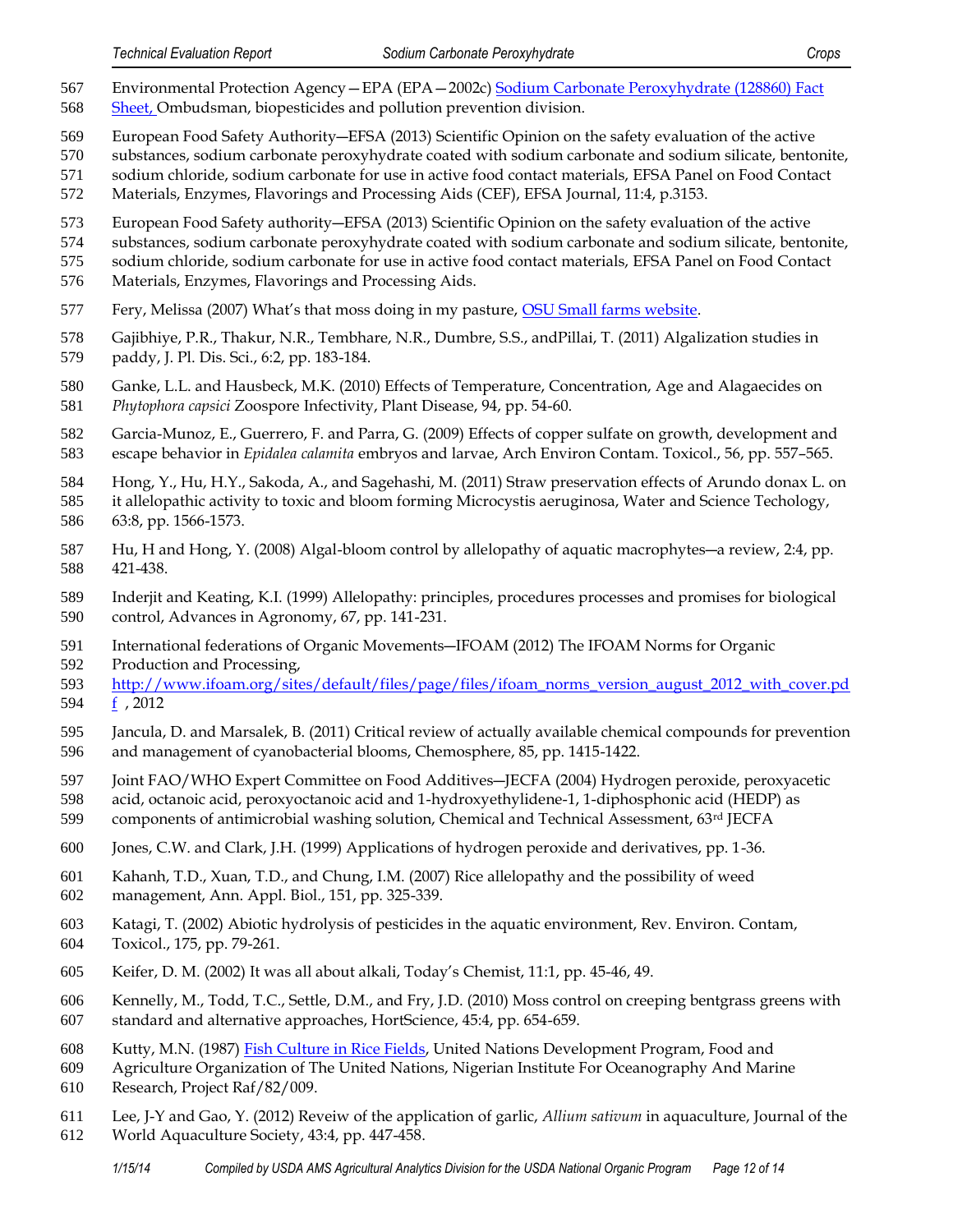- Lundy, M.E., Spencer, D.F., van Kessel, C., Hill, J.E. and Linquist, B.A. (2012) Manging phosphorus
- fertilizer to reduce algae, maintain water quality and sustain yields in water seeded rice, Field Crops Research, 131, pp. 81-87.
- Massachussetts Department of Environmental Protection―MDEP (2010) Hydrogen peroxide, peracetic acid and sodium percarbonate.
- Matthjis, H.C.P., Visser, P.M., Reeze, B., Meeuse, J., Slot, P. C., Wijn, G., Talens, R., and Huisman, J. (2012)
- Selective suppression of harmful cyanobacteria in an entire lake hydrogen peroxide, Water Research, 46, 1460-1472.
- McKillop, A., and Sanderson, W.R. (1995) Sodium perborate and sodium percarbonate: cheap and safe and versatile oxidizing agents for organic synthesis, Tetrahedron, 51:22, pp. 6145-6166.
- Mohan S., M. (2012) Comparative study of rice straw and Ragi straw for the inhibition of algal bloom in fresh water, International Research Journal of Biological Sciences, 1:6, pp31-37.
- National Center for Biotechnology Information. PubChem Compound Database; CID=5934766,
- http://pubchem.ncbi.nlm.nih.gov/summary/summary.cgi?cid=5934766 (accessed Feb. 22, 2011).
- Olsen, K.L. (1957) "Scum" control in rice fields and irrigation canals, Agricultural Experiment Station
- Report Series #69, US Department of Agriculture, Crops Research Division, Agricultural Research Service, Fayettesville, AS, pp. 3-20.
- Osunde, I.M., Coyle, S., and Tidwell, J. (2003) Acute toxicity of copper to juvenile freshwater prawns, *Macrobrachium rosenbergii*, Journal of Applied Aquaculture, 14:3/4, pp. 71-79.
- Park, M.-H, Han, M.-S., Ahn, C.-Y., Kim, H.-S.,Yoon, B.-D., and Oh, H.-M. (2006) Growth inhibition of
- bloom-forming cyanobacterium *Microcystis aeruginosa* by rice straw extract,Letters in Applied Microbiology, 43, pp. 307-312.
- Ponnamperuma, F.N. (1972) The chemistry of submerged soils, Advances in Agronomy, 24, 29-96.
- Pope, M., Slotnick, K. (1982) Electrochemical production of hydrogen peroxide and oxygen at a anthracene water interface, Journal of Physical Chemistry, 86:11, pp. 1923-1924.
- Qian, H., Yu, S., Sun, Z., Xie, X., Liu, W., and Fu, Z. (2010) Effects of copper sulfate, hydrogen peroxide and
- N-phenyl-2-naphthylamine on oxidative stress and the expression of genes involved photosynthesis and
- microcystin disposition in Microcystis aeruginosa, Aquatic toxicology, 99, pp. 405-412.
- Quimby, P.C., Kay, S. H., and Ouzts, J.D. (1988) Sodium carbonate peroxyhydrate as a potential algicide, Jour. Aquat. Plant Manage., 26, pp. 67-68.
- Ramakrishnan, B., Megharaj, M., Venkateswarlu, K. , Naidu, R., and Sethunathan, N. (2013) The impacts of
- Environmental Pollutants on microalgae and cyanobacteria, Critical Reviews in Environmental Science and Technology, 40:8, pp. 699-821.
- Riedl, H. and Pfleiderer, G. (1936) U.S. Patent 2,158,525 (October 2, 1936 in USA, and October 10, 1935 in Germany) to I. G. Farbenindustrie, Germany
- Roger, P.A. and Watanabe, I. (1984) Algae and aquatic weeds as source of organic matter and plant
- nutrients for wetland rice *in* Organic Matter and Rice, The International Rice Institute, Los Banos, Laguna, PhilipinesPhilippines.
- Ross, C., Santiago-Vazquez, L., and Paul, V. (2006) Toxin release in response to oxidative stress and
- prgrammed cell death in cyanobacterium Microcystis aeruginosa, Aquatic toxicology, 78, pp. 66-72.
- Salam, D. and El-Fadel, M. (2008) Mobility and availability of copper in agricultural soils irrigated from water treated with copper sulfate algaecide, Water Air Soil Pollut., 195, pp. 3-13.
- Schrader, K.K., de Regt, M.Q., Tidwell, P.D., Tucker, C.S., and Duke, S.O. (1998) Compunds with selective
- toxicity towards the off-flavor metabolite-producing cyanobacterium *Oscillatoria cf. chalybea*, Aquaculture, 163, pp. 85-99.
- Small, B.C. (2009) Evaluation of sodium carbonate peroxyhydrate as a potential catfish egg disinfectant, Journal of Aquatic Animal Health, 21, pp. 117-123.